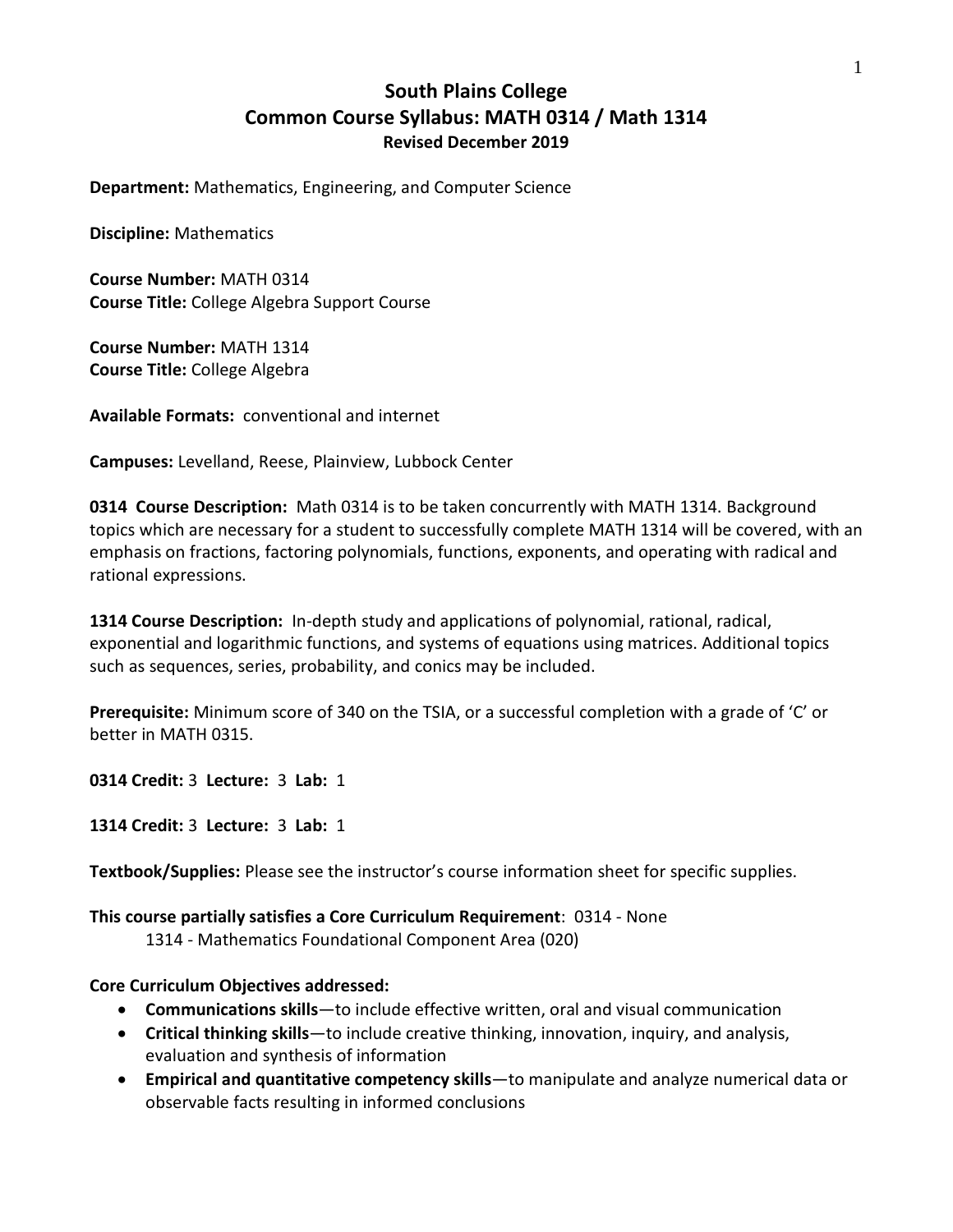**0314 Student Learning Outcomes:** Upon completion of this course and receiving a passing grade, the student will be able to:

- 1. Define, represent, and perform operations on real numbers.
- 2. Use order of operations and exponent rules to simplify an expression.
- 3. Add, subtract, multiply, and divide polynomials.
- 4. Recognize, understand, and analyze features of a linear equation and a function.
- 5. Recognize and use algebraic properties, concepts, procedures (including factoring), and algorithms to combine, transform, and evaluate absolute value, polynomial, rational, and radical expressions.
- 6. Identify and solve linear and absolute value equations.
- 7. Identify and solve linear inequalities.

**1314 Student Learning Outcomes:** Upon completion of this course and receiving a passing grade, the student will be able to:

- 1. Demonstrate and apply knowledge of properties of functions, including domain and range, operations, compositions, and inverses.
- 2. Recognize and apply polynomial, rational, radical, exponential and logarithmic functions and solve related equations.
- 3. Apply graphing techniques.
- 4. Evaluate all roots of higher degree polynomial and rational functions.
- 5. Recognize, solve and apply systems of linear equations using matrices.

**Student Learning Outcomes Assessment:** A pre- and post-test questions will be used to determine the extent of improvement that the students have gained during the semester

**Course Evaluation:** There will be departmental final exam questions given by all instructors.

**Attendance Policy:** Attendance and effort are the most important activities for success in this course. Records of your attendance are maintained throughout the semester. Ten (10) absences, *for any reason*, are allotted to the student for the semester. Tardies count as one-half (1/2) of an absence. Tardies will be applied for consistently being late to class, as deemed by the instructor and leaving class early. If this number is exceeded, the instructor has the right to drop you with a grade of F or an X, depending on their discretion.

**Plagiarism violations** include, but are not limited to, the following:

- 1. Turning in a paper that has been purchased, borrowed, or downloaded from another student, an online term paper site, or a mail order term paper mill;
- 2. Cutting and pasting together information from books, articles, other papers, or online sites without providing proper documentation;
- 3. Using direct quotations (three or more words) from a source without showing them to be direct quotations and citing them; or
- 4. Missing in-text citations.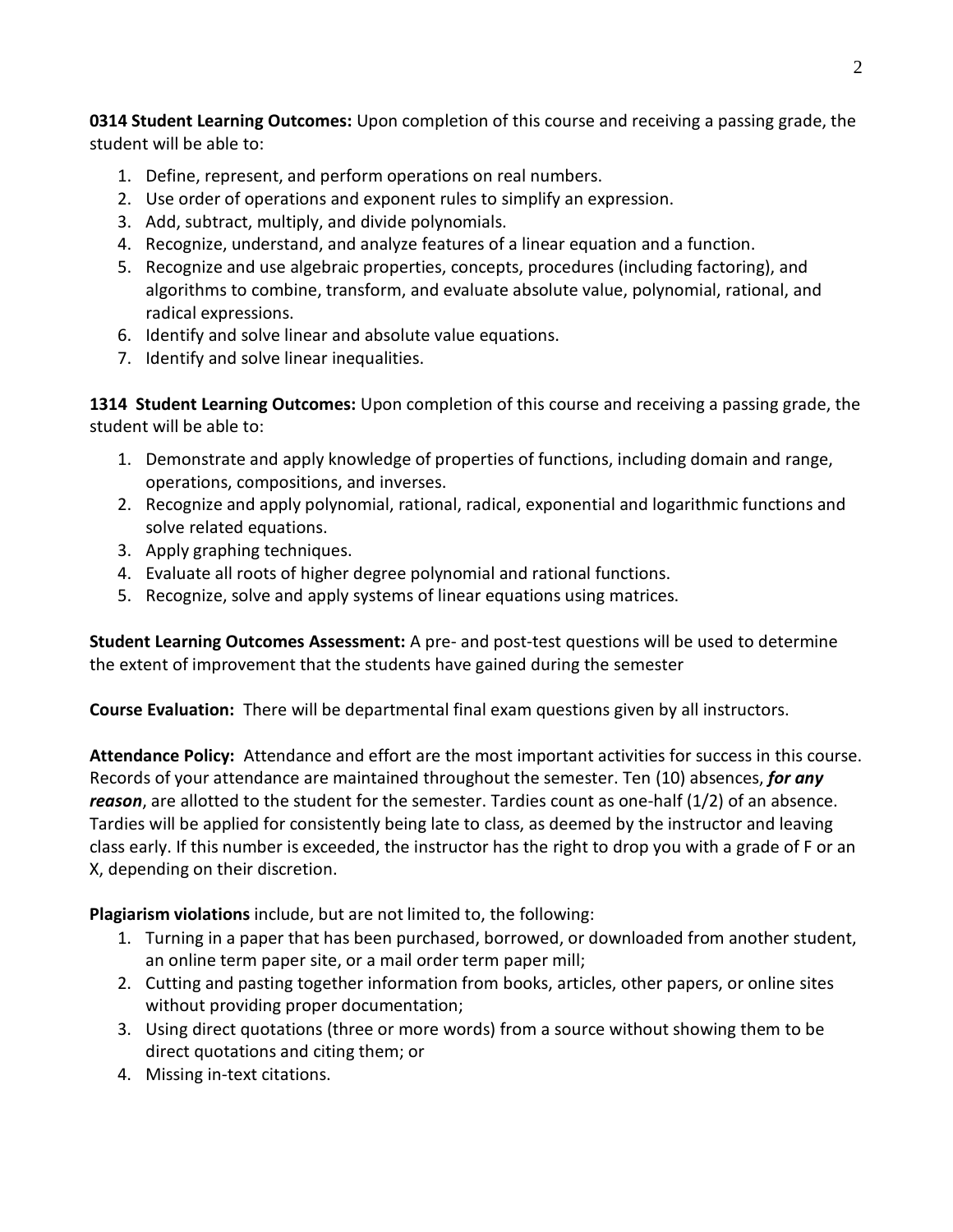**Cheating violations** include, but are not limited to, the following:

- 1. Obtaining an examination by stealing or collusion;
- 2. Discovering the content of an examination before it is given;
- 3. Using an unauthorized source of information (notes, textbook, text messaging, internet, apps) during an examination, quiz, or homework assignment;
- 4. Entering an office or building to obtain an unfair advantage;
- 5. Taking an examination for another;
- 6. Altering grade records;
- 7. Copying another's work during an examination or on a homework assignment;
- 8. Rewriting another student's work in Peer Editing so that the writing is no longer the original student's;
- 9. Taking pictures of a test, test answers, or someone else's paper.

**Student Code of Conduct Policy**: Any successful learning experience requires mutual respect on the part of the student and the instructor. Neither instructor nor student should be subject to others' behavior that is rude, disruptive, intimidating, aggressive, or demeaning**.** Student conduct that disrupts the learning process or is deemed disrespectful or threatening shall not be tolerated and may lead to disciplinary action and/or removal from class.

**Diversity Statement:** In this class, the teacher will establish and support an environment that values and nurtures individual and group differences and encourages engagement and interaction. Understanding and respecting multiple experiences and perspectives will serve to challenge and stimulate all of us to learn about others, about the larger world and about ourselves. By promoting diversity and intellectual exchange, we will not only mirror society as it is, but also model society as it should and can be.

**Disability Statement:** Students with disabilities, including but not limited to physical, psychiatric, or learning disabilities, who wish to request accommodations in this class should notify the Disability Services Office early in the semester so that the appropriate arrangements may be made. In accordance with federal law, a student requesting accommodations must provide acceptable documentation of his/her disability to the Disability Services Office. For more information, call or visit the Disability Services Office at Levelland (Student Health & Wellness Office) 806-716-2577, Reese Center (Building 8) 806-716-4675, or Plainview Center (Main Office) 806-716-4302 or 806-296-9611.

**Nondiscrimination Policy:** South Plains College does not discriminate on the basis of race, color, national origin, sex, disability or age in its programs and activities. The following person has been designated to handle inquiries regarding the non-discrimination policies: Vice President for Student Affairs, South Plains College, 1401 College Avenue, Box 5, Levelland, TX 79336. Phone number 806- 716-2360.

**Title IX Pregnancy Accommodations Statement:** If you are pregnant, or have given birth within six months, Under Title IX you have a right to reasonable accommodations to help continue your education. To [activate](http://www.southplainscollege.edu/employees/manualshandbooks/facultyhandbook/sec4.php) accommodations you must submit a Title IX pregnancy accommodations request, along with specific medical documentation, to the Director of Health and Wellness. Once approved, notification will be sent to the student and instructors. It is the student's responsibility to work with the instructor to arrange accommodations. Contact the Director of Health and Wellness at 806-716-2362 or [email](http://www.southplainscollege.edu/employees/manualshandbooks/facultyhandbook/sec4.php) [cgilster@southplainscollege.edu](mailto:cgilster@southplainscollege.edu) for assistance.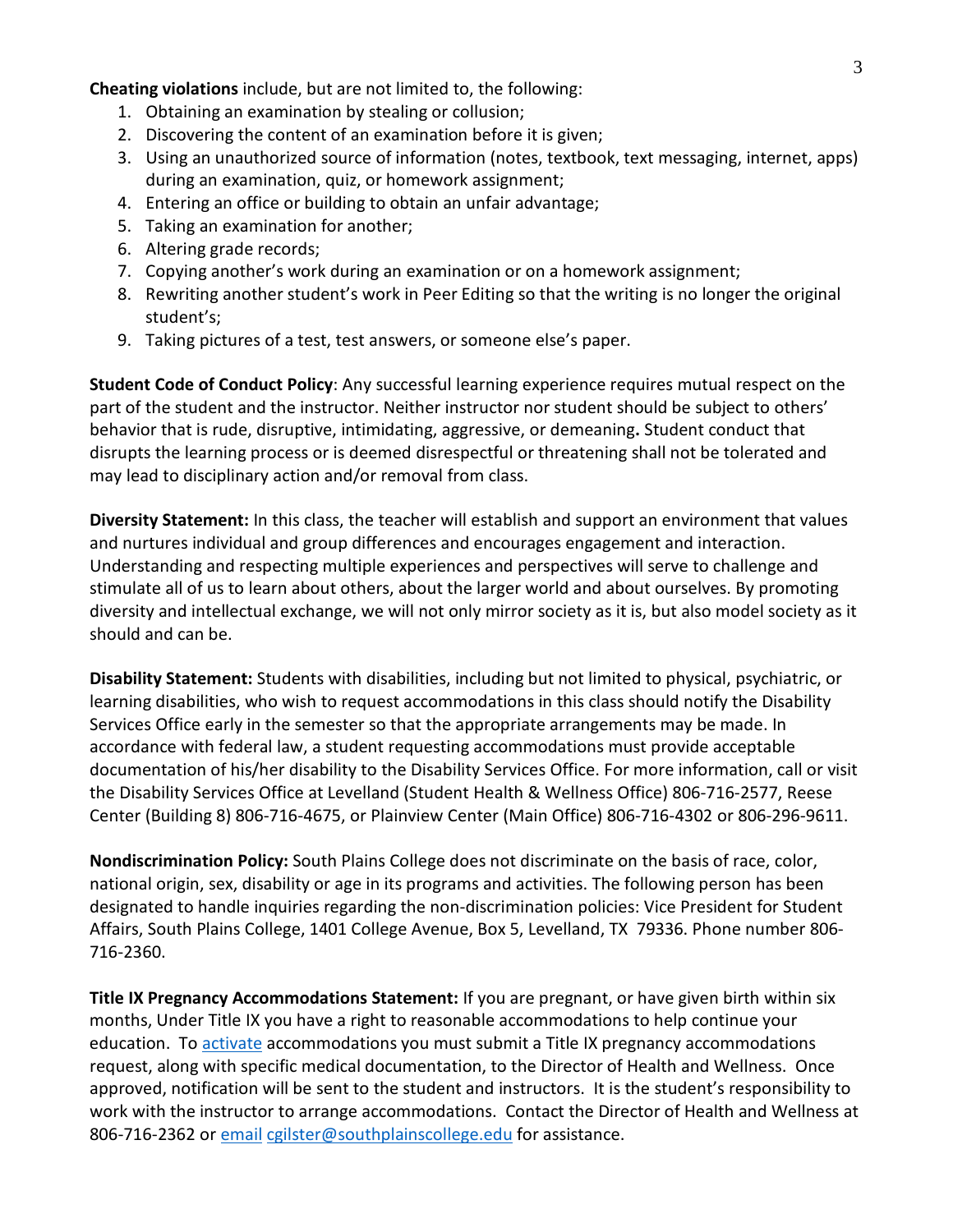**Campus Concealed Carry**: Texas Senate Bill - 11 (Government Code 411.2031, et al.) authorizes the carrying of a concealed handgun in South Plains College buildings only by persons who have been issued and are in possession of a Texas License to Carry a Handgun. Qualified law enforcement officers or those who are otherwise authorized to carry a concealed handgun in the State of Texas are also permitted to do so. Pursuant to Penal Code (PC) 46.035 and South Plains College policy, license holders may not carry a concealed handgun in restricted locations. For a list of locations and Frequently Asked Questions, please refer to the Campus Carry page

at: <http://www.southplainscollege.edu/campuscarry.php>

Pursuant to PC 46.035, the open carrying of handguns is prohibited on all South Plains College campuses. Report violations to the College Police Department at 806-716-2396 or 9-1-1.

**SPC Bookstore Price Match Guarantee Policy:** If you find a lower price on a textbook, the South Plains College bookstore will match that price. The difference will be given to the student on a bookstore gift certificate! The gift certificate can be spent on anything in the store.

If students have already purchased textbooks and then find a better price later, the South Plains College bookstore will price match through the first week of the semester. The student must have a copy of the receipt and the book has to be in stock at the competition at the time of the price match.

The South Plains College bookstore will happily price match BN.com & books on Amazon noted as *ships from and sold by Amazon.com*. Online marketplaces such as *Other Sellers* on Amazon, Amazon's Warehouse Deals, *fulfilled by* Amazon, BN.com Marketplace, and peer-to-peer pricing are not eligible. They will price match the exact textbook, in the same edition and format, including all accompanying materials, like workbooks and CDs.

A textbook is only eligible for price match if it is in stock on a competitor's website at time of the price match request. Additional membership discounts and offers cannot be applied to the student's refund.

Price matching is only available on in-store purchases. Digital books, access codes sold via publisher sites, rentals and special orders are not eligible. Only one price match per title per customer is allowed.

Note: The instructor reserves the right to modify the course syllabus and policies, as well as notify students of any changes, at any point during the semester.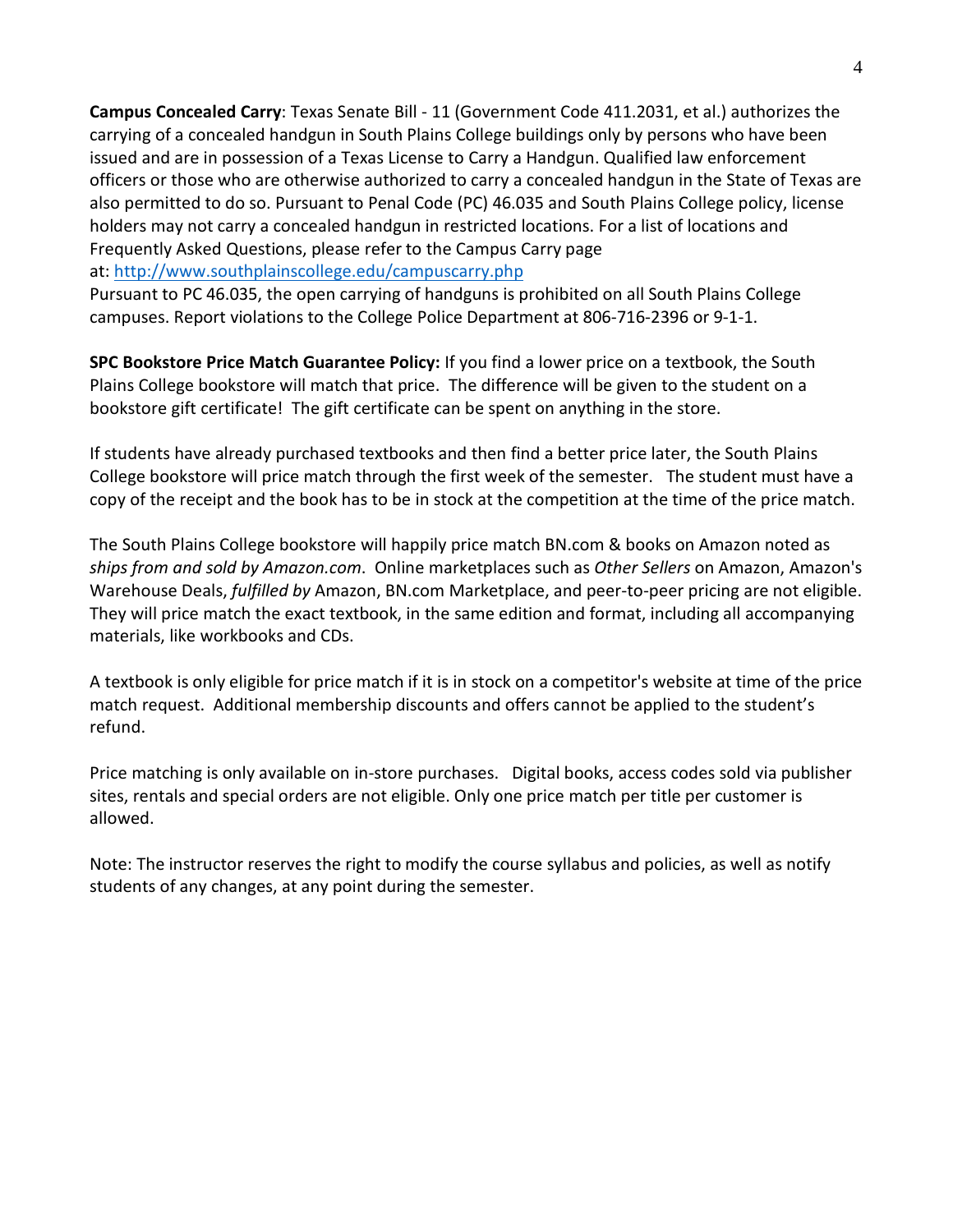## *Math 0314 / 1314 – College Algebra with Support Course Online – Spring 2020*

**Instructor Information:** Jacqueline Fowler RC 223 E (Reese Campus - Building 2) 806-716-4640 [jfowler@southplainscollege.edu](mailto:jfowler@southplainscollege.edu)

### **Office Hours:**

| Mondav          | Tuesdav         | Wednesday       | Thursdav        | Friday         |
|-----------------|-----------------|-----------------|-----------------|----------------|
| $8:00 - 8:30$   | $8:00 - 8:30$   | $8:00 - 8:30$   | $8:00 - 8:30$   | $8:00 - 11:00$ |
| $10:15 - 11:00$ | $10:15 - 11:30$ | $10:15 - 11:00$ | $10:15 - 11:30$ |                |

**Required Materials:** computer access, printer, scanner, webcam, scientific or graphing calculator, pencils, erasers, notebook paper

**Blackboard:** Blackboard is an online course management system. For technical support, call 806- 716-2180 or email [blackboard@southplainscollege.edu.](mailto:blackboard@southplainscollege.edu)

**Attendance Policy:** Your attendance is monitored through completion of assignments. Ten (10) missing assignments, *for any reason*, are allotted to each student for the semester. If you wish to drop this class, you must contact Student Support Services as soon as possible and fill out an official drop form.

**Communication:** We will use the email in Blackboard. I will respond to all emails within 36 hours. The response time may be longer between 10 AM on Friday and 8 AM on Monday. Do not use all CAPS or text language in your emails.

**Tutoring:** You have access to free tutoring on any SPC campus. If you see a tutor, please share with them the work shown in my videos, so they can help you with the correct steps.

**Lesson Videos:** To help you with the lessons, there are videos in Blackboard. You need to watch the videos to learn the material. Your work needs to follow the work in the videos created by me. If your work does not follow the work in the videos, you will not receive credit. You will need to learn the steps from the videos so you can show the correct steps on the proctored exams.

**Homework:** You will find in Blackboard homework for all sections covered in the course. All homework assignments have the answers listed so you can check your answers and make sure you are working the problems correctly. Homework is for practice only and will not count as a grade. It is to help you understand the material. If you are having problems, send me a picture of your problem so I can look through it and help you.

**Lab grades:** In Blackboard, under each unit folder, you will find the assignments that must be turned in for a grade. Labs must be printed and work shown under each problem. Scan the worksheet as a PDF file and upload into Blackboard as ONE file. It can have multiple pages, but must be ONE file.

**Quizzes:** You will have several quizzes throughout the semester. These will be found in Blackboard and proctored using the Proctorio Program. You will be allowed only one attempt on each quiz. Quizzes will be completed on notebook paper. Write down the question and show every step of your work. You MUST work DOWN your paper. Do NOT make two columns on your paper. I will grade everything on the notebook paper. Do NOT enter any answers in Blackboard. IF Blackboard requires